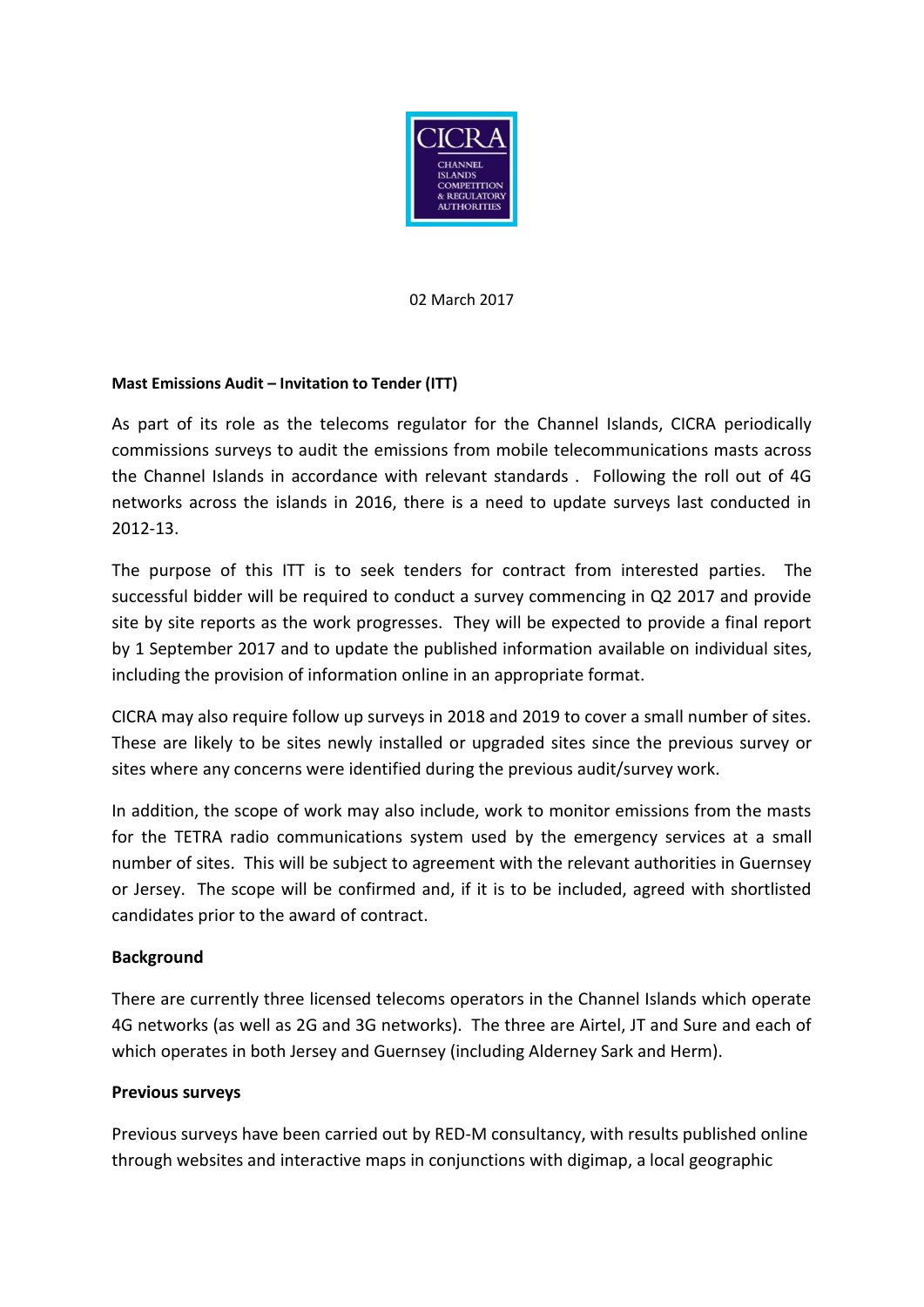information provider which works in Guernsey and Jersey. The most recent mast audits for Jersey and Guernsey can be accessed through CICRA's own website, [www.cicra.gg](http://www.cicra.gg/) (under the heading "Telecoms – Consumer information") or via digimap, at [masts.digimap.gg](http://www.masts.digimap.gg/) and [masts.digimap.je.](http://www.masts.digimap.gg/)

In addition to the sites that can be identified through the previous surveys, there will be a number of new sites installed to extend 4G coverage – with up to 10 more TETRA sites – although some of these are shared with mobile operators.

## **Invitation to Tender**

- 1. CICRA invites interested companies to tender for a contract to carry out an emissions survey of mobile telecommunication mast/base station sites operated by the three mobile network operators in the Channel Islands.
- 2. The survey will cover all mobile masts and base stations in the islands of Jersey, Guernsey, Alderney, Sark and Herm. The substantial majority of sites are on Jersey and Guernsey with a small number located on the islands of Alderney, Sark and Herm.
- 3. The successful tenderer will need to measure the level of non-ionising radiation emissions from each site, including the cumulative effect of shared sites, to assess whether they comply with the limits specified by the guidelines published by the International Commission for Non-Ionising Radiation Protection<sup>1</sup> (ICNIRP).
- 4. The successful bidder is asked to comment, in the final report, on whether the guidelines continue to be the most appropriate standard to apply and to advise whether there are alternative standards or approaches CICRA should consider for future surveys.
- 5. This invitation to tender is structured as follows:

**Part I** introduces the contract on offer and describes the timetable and process for submission of tenders.

**Part II** provides background information on the telecoms market in Guernsey and Jersey and the regulatory regimes within the Islands which the applicant may wish to take into account in drawing up a tender.

**Part III** describes the scope of the project.

**Part IV** states the information required by CICRA in order to consider the tender.

# **Submission of the application**

6. The closing date for responses is Monday 20 March 2017 and tenders should be received by 17:00 on the closing date.

<sup>1</sup> <sup>1</sup> ICNIRP guidelines:<http://www.icnirp.org/en/activities/work-plan/details/work-plan-hf.html>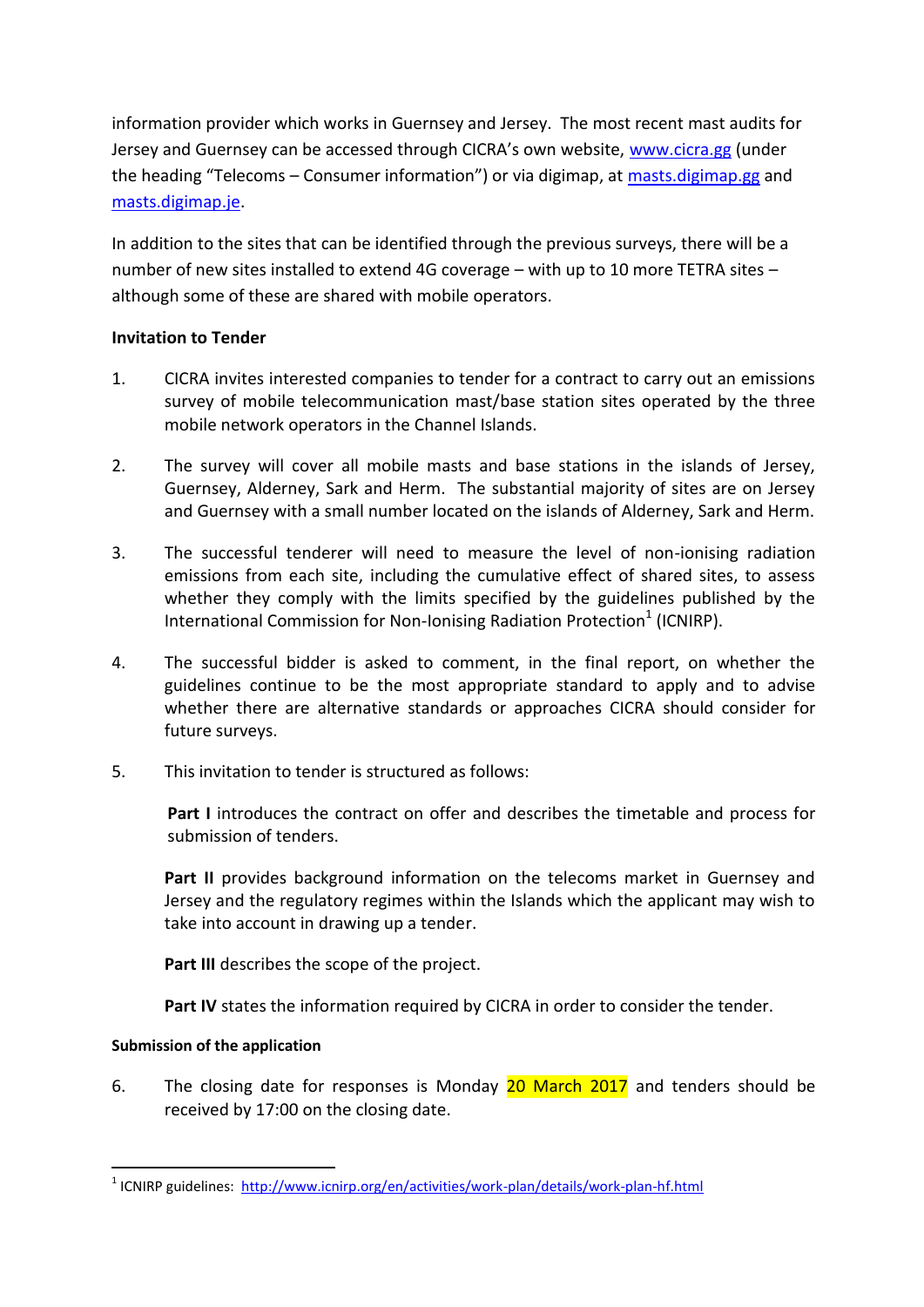- 7. All tenders submitted should be should be clearly marked "CICRA Mast Audit 2017" and should be valid for a minimum of 30 days from this date.
- 8. Proposals may be submitted electronically or on paper, must be addressed to CICRA's Guernsey office

email[: info@cicra.gg](mailto:info@cicra.gg)  Suite 4,  $1<sup>st</sup>$  Floor, Plaiderie Chambers, La Plaiderie, St Peter Port, Guernsey, GY1 1WG;

- 9. CICRA's preference is for electronic submission in the first instance, with a single paper copy for evaluation (which may follow) to be submitted to CICRA's Guernsey office at the address above.
- 10. Shortlisted applicants may be invited to meet with CICRA to discuss their proposals. CICRA expects to announce the results of this tender process within four weeks of the closing date.
- 11. Following the selection of the successful applicant CICRA will expect to agree a formal binding contract with that applicant within one week of the decision being announced. CICRA reserves the right to include material included in this ITT and the material included in the response from the successful tenderer into the terms and conditions of the contract.
- 12. CICRA will accept no liability for any expenditure incurred by the applicant in preparing a tender, whether or not submitted, and whether or not successful.

## **PART II: BACKGROUND INFORMATION FOR THE TENDER**

## **Regulatory Regime**

13. The Telecoms Laws in Guernsey and Jersey, the *Telecommunications (Bailiwick of Guernsey) Law 2001* and *Telecommunications (Jersey) Law 2002* respectively, provide for CICRA to include such conditions in a licence as are appropriate, necessary or desirable. Telecommunications licences in Jersey and mobile telecommunications licences in Guernsey include the following condition:

> *"The Licensee shall ensure that non-ionising radiation emissions from its Licensed Telecommunications Network are within the limits specified by the guidelines published by the International Commission for Non-Ionising Radiation Protection (ICNIRP) and that it complies with any radiation emission standards adopted and published from time to time by ETSI, the European Committee for Electrotechnical Standardisation and any other standards specified by the Director General."*

14. These licences also include a condition that permits CICRA to undertake any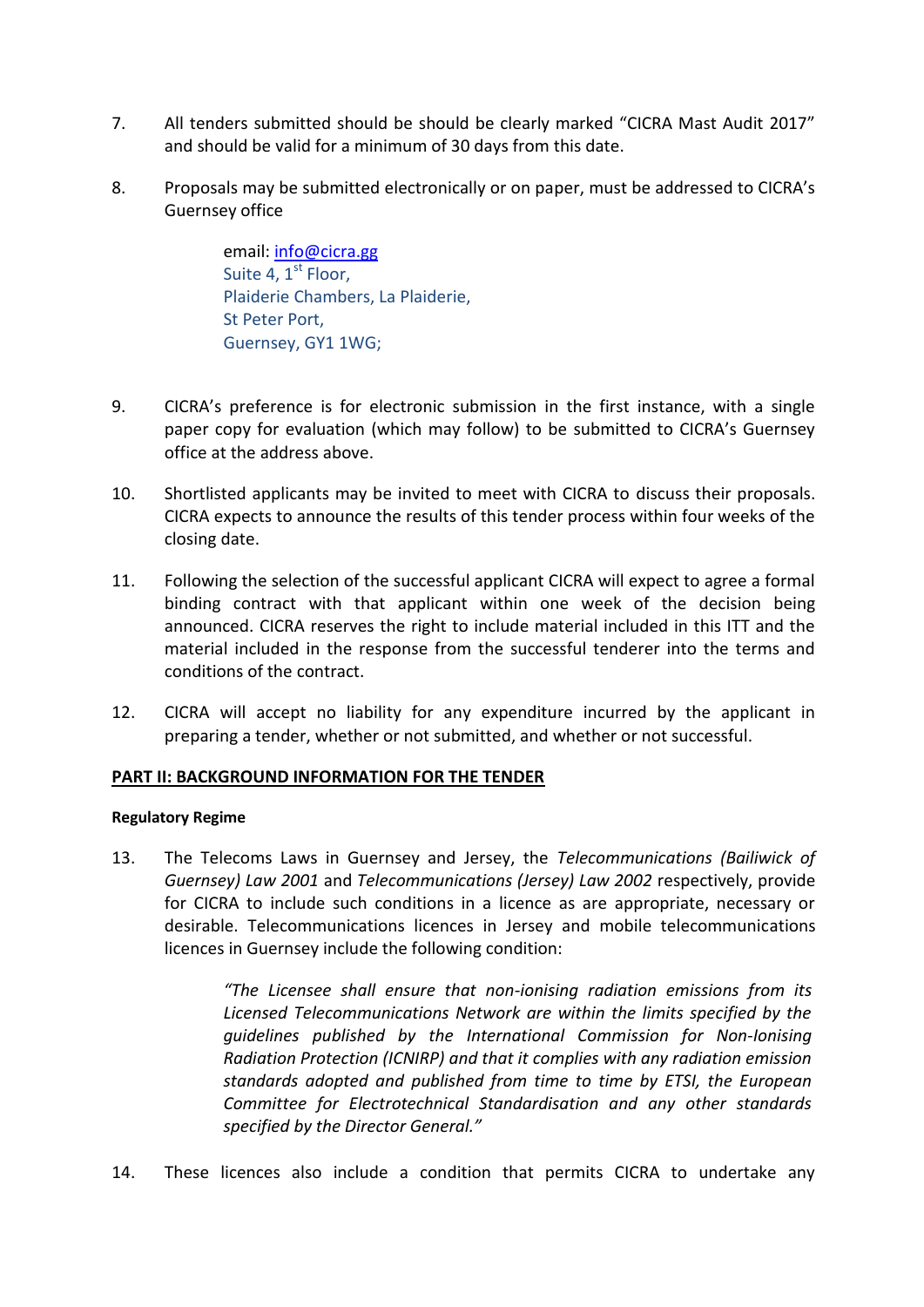examination, investigation or audit of any aspect of the Licensee's business relating to the Licensed Telecommunications Network or the Licensed Telecommunications Services or its compliance with the Conditions and the Laws, and the Licensee shall provide any assistance requested in relation to any such examination, investigation or audit. CICRA may issue directions with regard to the manner in which such examination, investigation or audit is carried out.

- 15. To provide further guidance, the States of Jersey in 2007 issued a Direction and Guidance to the JCRA (Jersey Competition Regulatory Authority), found here: [www.statesassembly.gov.je/AssemblyReports/2007/31268-32452-26102007.pdf](http://www.statesassembly.gov.je/AssemblyReports/2007/31268-32452-26102007.pdf). It sets out a requirement for the JCRA to ensure that independent testing and monitoring of emissions from mobile masts and base stations is undertaken by the authority, paid for by licensees.
- 16. The last full audit in Guernsey & Jersey was carried out in 2012 and 2013. The results were announced in CICRA's media release of 28 March 2013 ([www.cicra.gg/\\_files/Mobile%20mast%20audit%20media%20release.pdf](http://www.cicra.gg/_files/Mobile%20mast%20audit%20media%20release.pdf)).
- 17. These documents and a summary map representing site locations within Guernsey and Jersey are published on CICRA website [\(www.cicra.gg\)](http://www.cicra.gg/) and at Digimap via the following links for Guernsey [\(www.digimap.gg\)](http://www.digimap.gg/) – including Alderney Sark and Herm and for Jersey [\(www.digimap.je\)](http://www.digimap.je/).
- 18. Given developments in the telecoms market and, in particular, the roll out of 4G services CICRA believes it is now appropriate to undertake a further audit of the radio transmission sites used by the operators for the provision of services in the Jersey and the Bailiwick of Guernsey.
- 19. Services currently provided are a combination of 2G, 3G and 4G mobile telecommunication services using a range of spectrum allocations to the various mobile operators. There will be site locations on the four main inhabited islands of Jersey, Guernsey, Alderney and Sark, with the majority on Jersey and Guernsey. The information available on the Digimap surveys (links noted above) will provide a list of the majority of the sites. It should be noted that in order to reduce the overall number of masts required, operators share facilities at a number of sites and that a number of additional sites may have been commissioned as part of the roll out of 4G networks which were not operational at the time of the previous surveys.

#### **PART III: SCOPE AND OBJECTIVES OF THE PROJECT**

#### **Objectives**

20. The successful tenderer will be required to undertake an emissions survey commencing in Q2 2017 of all mobile mast and base station sites operated by the three Channel Islands mobile telecommunications network operators licensed by CICRA. The survey may additionally cover a small number of TETRA radio masts, some of which are collocated with mobile sites. The total number of sites will be is likely to be 250-300, across the islands with the majority in Jersey and Guernsey and a small number in Herm, Sark and Alderney. Precise information on sites and will be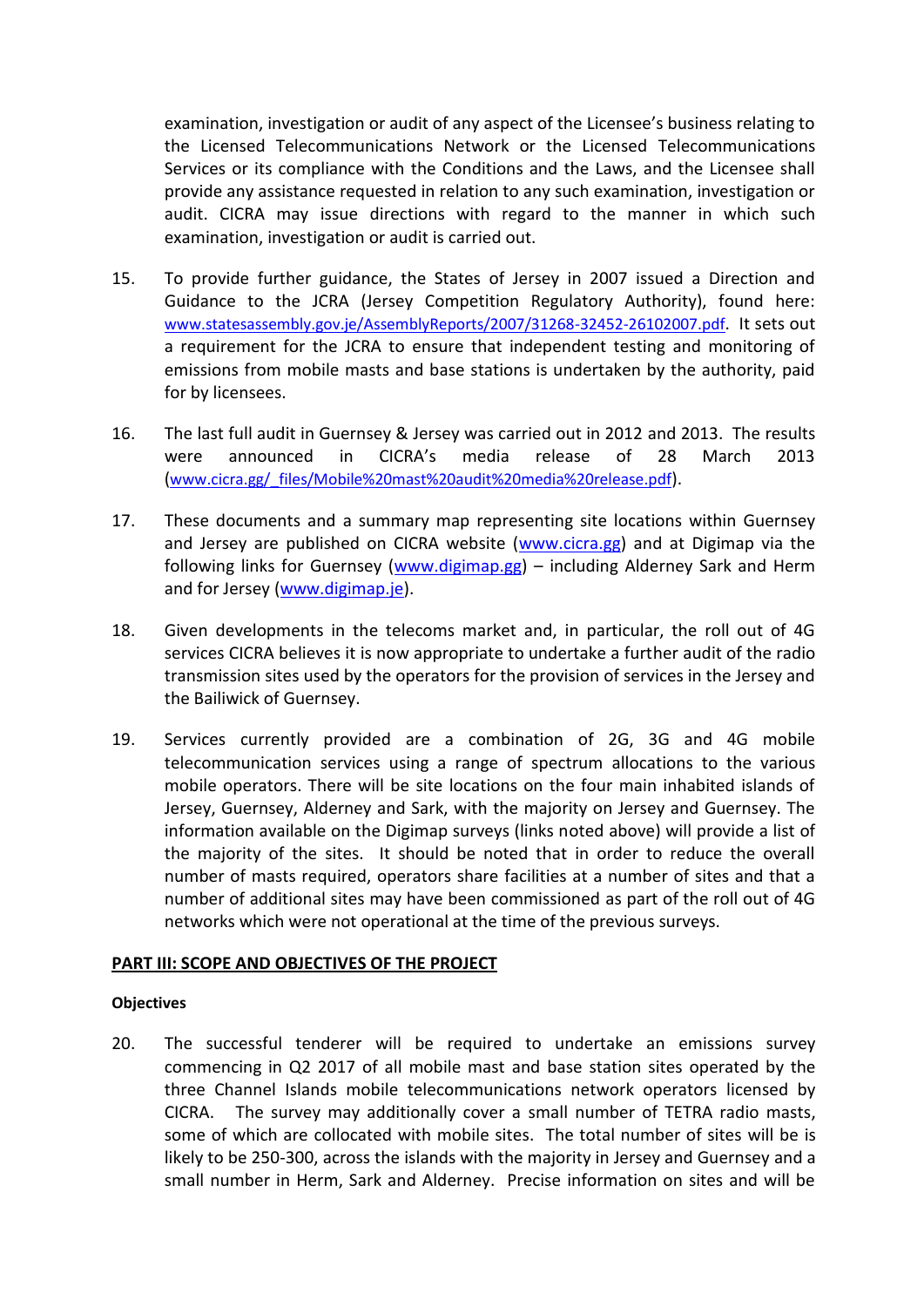made available to interested parties on application, and subject to appropriate confidentiality commitments.

- 21. The tenderer may also be asked conduct a follow up survey/audits of a sample of up to 25 sites each in 2018 and 2019. These are likely to comprise new and/or upgraded sites together with sites (if any) where potential concerns may have been identified in previous surveys.
- 22. Following the survey the tenderer will be required to submit reports for each site on compliance with the ICNIRP guidelines, and as part of an overall report to CICRA, a report on each operator's compliance with the appropriate emissions guidelines, in accordance with the relevant licence requirements. Each operator will be provided with a copy of the report that relates to its own compliance. Individual reports for each site will also be required and will be made available online or on request to interested parties.
- 23. Following the survey, the tenderer will be required to develop a publically accessible website that will contain information on the location of individual masts and the individual site survey results. This may take the form of a new website or an update to the existing Digimap Jersey and Digimap Guernsey based websites.
- 24. CICRA will publish such information arising from the audit as is considered appropriate and may present compliance information on its website or in other forums. This may include a summary of the reports and CICRA reserves the right to use any of the material from the findings of the audit and the reports provided by the consultant, as are considered appropriate.

## **Scope of the Project**

- 25. In realising the project objectives, the successful tenderer will need to:
	- a. Confirm the standards and guidelines against which emissions are being assessed, whether it remains appropriate for CICRA to use the ICNIRP guidelines as the standard against which to assess compliance (or if there is an alternative approach that should be considered for this or future surveys);
	- b. Carry out detailed measurements at each site at which the operator utilises radio equipment for the provision of its services. This will include measurement of individual operators equipment emissions and an assessment of the cumulative emissions from each site;
	- c. Present the appropriate international standards against which these measurements should be compared;
	- d. Prepare a report of compliance against the standards addressing each individual operator's compliance at each site; and
	- e. Prepare a summary report for CICRA based on the overall level of compliance as well as the individual reports on each operator's level of compliance that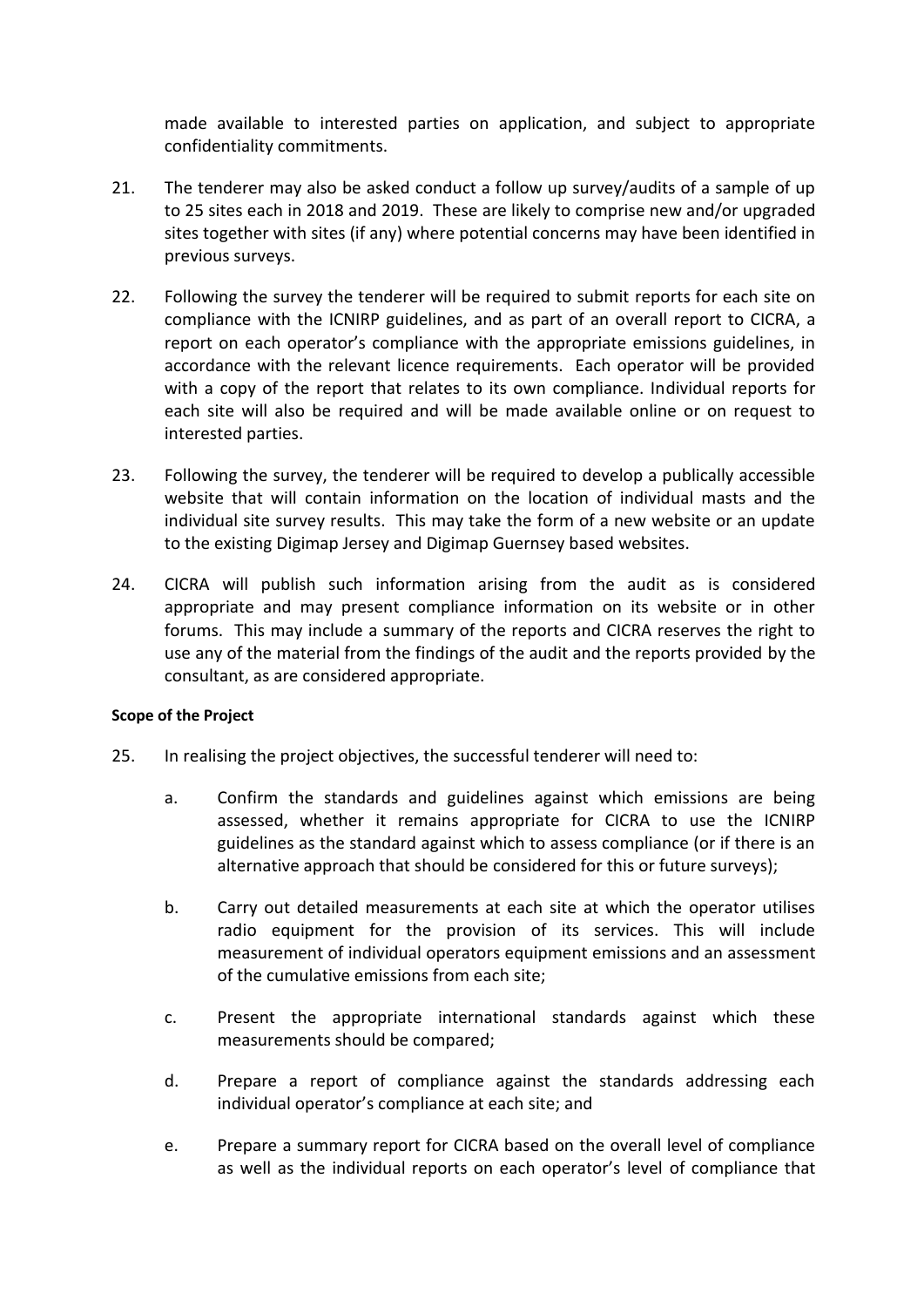are set out above.

- f. Carry out annual spot checks of up to 25 sites in 2018 and 2019 to assess whether these meet the standards outlined above.
- g. Subject to agreement with the relevant authorities in Guernsey and/or Jersey, conduct emissions surveys of TETRA masts located in Guernsey and/or Jersey and provide individual site reports on compliance with ICNIRP guidelines. Such reports to be confidential or to be published only by agreement with the relevant authorities.

It should be borne in mind that certain sites in the Jersey and the Bailiwick of Guernsey are shared by licensed operators and by the emergency services' TETRA network. The licensing and regulation of this network does not fall within CICRA's remit, however there are a small number of sites which CICRA has been asked to include in the emissions survey at the request of Guernsey Airport.

Tenders should separate out the costs into 3 parts:

- Site survey and individual site emissions/compliance reports
- Summary report for CICRA on overall compliance, including operator by operator compliance; and
- Development of appropriate website and upload of individual (mobile) site information for publication.

Each tender should indicate a cost per site for the survey work and/or identify the additional costs that would be incurred to survey selected TETRA sites during the course of this audit.

## **Timetable**

26. CICRA wishes to commence work on this project in Q2 2017 with a view to publishing the findings in by 1 September 2017, with new or revised and updated websites to be available by 30 September. The follow up audits in 2018 and 2019 will be undertaken during an agreed period (likely May or June) with reports to follow within 60 days.

## **Deliverables**

- 27. The successful tenderer is required to produce the following reports (these may be prepared in a modular way that prevents repetition and tenderers are invited to propose an appropriate structure);
	- a. An overarching summary report for CICRA on compliance by each operator with the relevant international standards and on the adequacy or otherwise of internal processes and procedures of each operator;
	- b. Individual reports (or modules) for each licensed operators setting out the findings in relation to that operator in a format that is appropriate to be provided to the operator;
	- c. Individual site reports.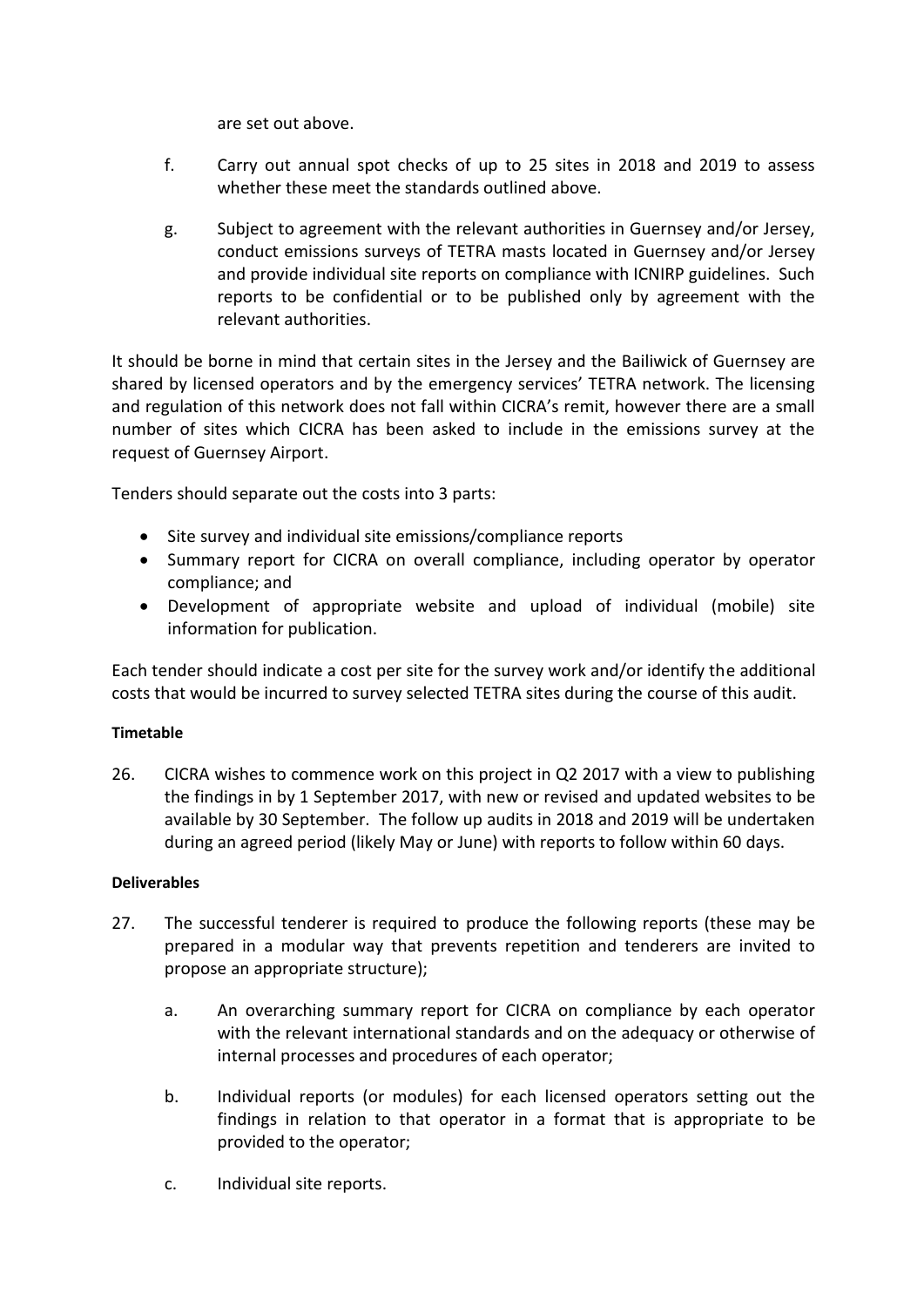- 28. A draft of the report(s) referred to above will be submitted to CICRA three weeks after the conclusion of the audit. CICRA will provide comments on the document(s) within two weeks of receipt of the draft report(s) and the consultant will be able to finalise the report(s) subject to CICRA approval. Prior to the submission of the final report(s), the consultants may be required to meet with CICRA to discuss any points of clarification necessary.
- 29. The consultant will be required to provide electronic copies of the draft and final reports (including each site report).
- 30. The work will be conducted in English and all deliverables will be submitted in English.

## **Qualifications**

- 31. The consultants should have:
	- a. Substantial experience in undertaking similar work in the radio frequency sector;
	- b. A proven track record in undertaking audits of this nature; and
	- c. Team members who have specific relevant experience of this type of project.

#### **Confidentiality**

32. The successful applicant must agree to a confidentiality agreement covering the firm and the individuals assigned to the project.

## **PART IV: INFORMATION REQUIRED FROM THE TENDER**

- 33. The following information is required from the applicant for the tender:
	- a. Demonstration of a clear understanding of the work to be performed. This should include a brief discussion of the approach to be adopted.
	- b. A detailed description of methodology that the tenderer intends to adopt. This should include the envisaged project timetable containing any additional milestones for deliverables that the tenderer specified in response to paragraph 26 as appropriate.
	- c. Information regarding the expertise and experience of the specific people who will carry out the work including full CVs of the staff proposed for the project. This will also identify the role undertaken by members of the proposed project team.
	- d. Description of previous relevant project experience of the organisation.
	- e. Management arrangements for ensuring the successful completion of the project.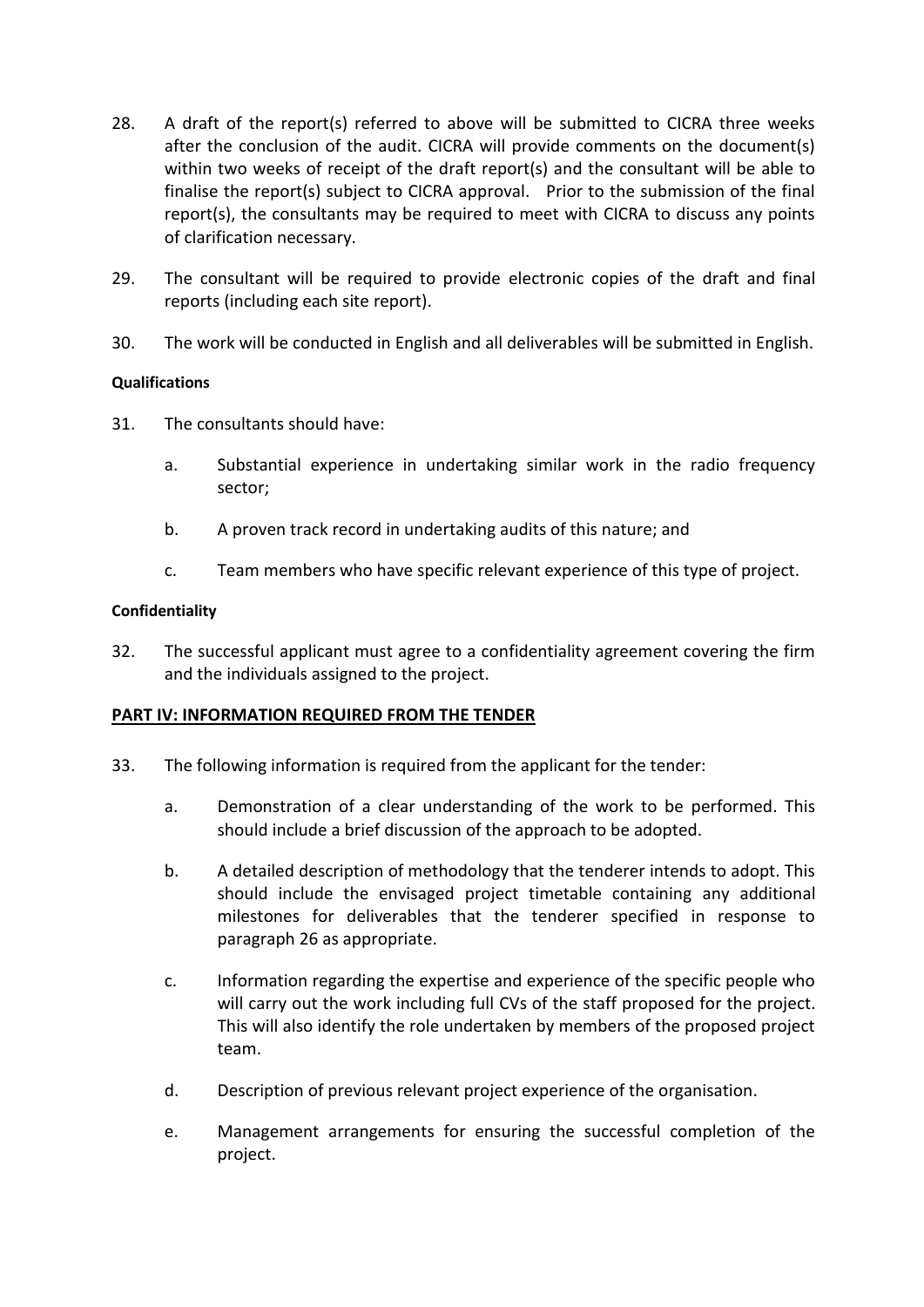- f. A clear statement that the firm has no existing conflict of interest in relation to the proposed assignment and will not place itself in such a position while retained by CICRA. Tenderers are required to disclose any matter which may give rise to a potential conflict of interest.
- g. Daily rates of each team member in pounds Sterling (daily rates to be based on 8 hours per day) together with the anticipated number of man days for each team member.
- h. The total cost of the services tendered for including a breakdown of the person days or effort required (note: VAT is not applicable in Guernsey).
- 34. The applicant is free to supplement the required information, and to provide illustrations or add background details where they are necessary to provide a clear understanding of the proposals or are likely to add materially to CICRA's understanding of the applicant's intentions in providing the service. However, the submission from applicants should be no longer than 20 A4 pages, with supplementary information contained in relevant annexes.
- 35. The applicant may be invited to clarify submitted information.
- 36. CICRA requires a fixed cost quotation for the work and rates must be fixed for the duration of the project. Travel and related expenses must be included in the quotation along with any other charges. It is expected that staff working on the project will be based for part of the contract in Guernsey.
- 37. The tenderer must define payment terms.
- 38. Any exchange rate risk will be borne by the applicant.
- 39. CICRA is not bound to accept any tender received or the lowest tender. Selection will be based on compliance with this request for proposal documentation and, inter alia, the following matters:
	- a) Understanding of the issues;
	- b) Approach and methodology proposed;
	- c) Understanding of the telecommunications markets in Jersey and Guernsey and/or similar locations elsewhere and appropriateness of the proposed approach for the Channel Islands;
	- d) The calibre of the team;
	- e) Previous experience and calibre of the team;
	- f) Value for money.